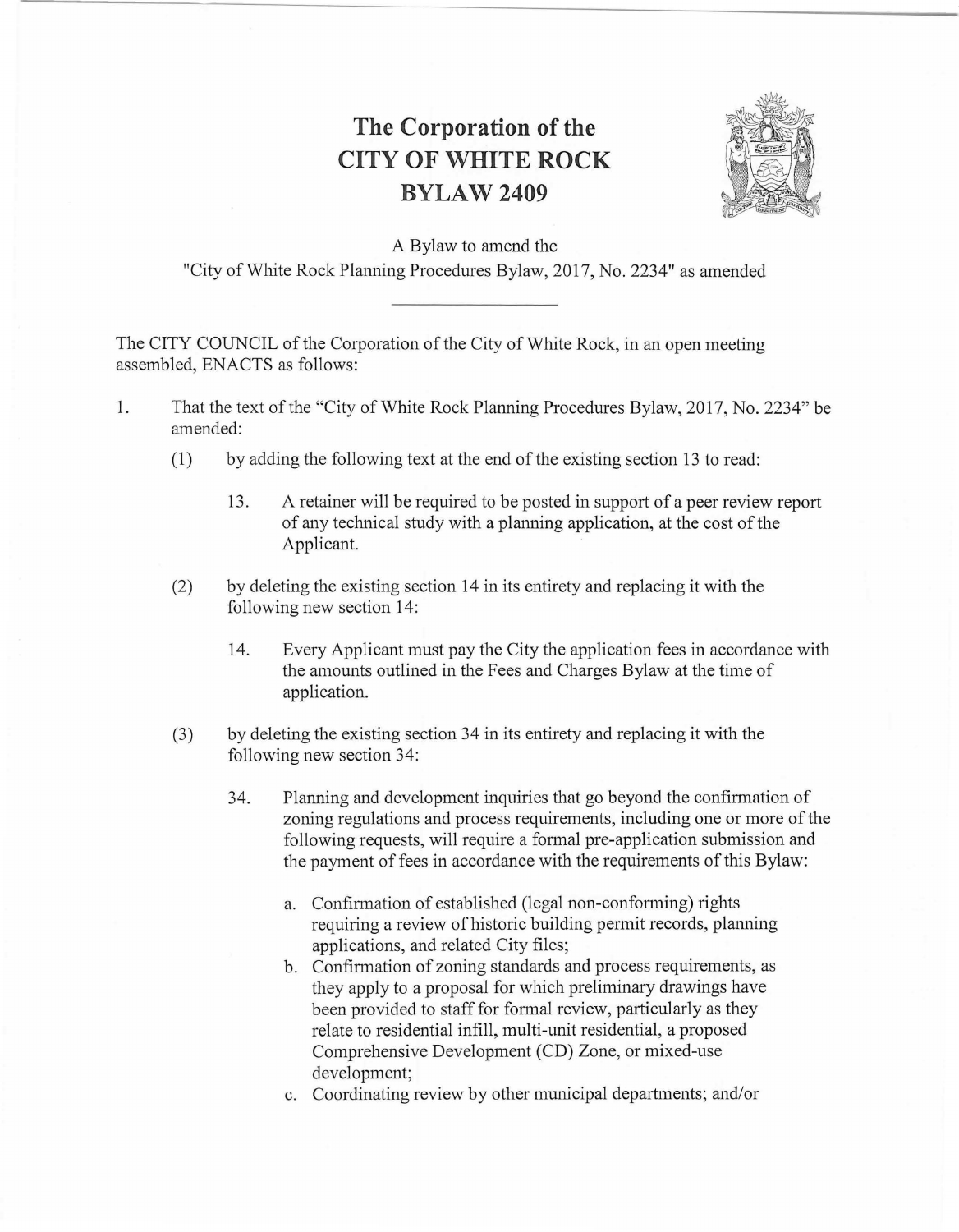- d. Any other situation where the Director deems it necessary to formalize a pre-application process.
- ( 4) by removing all references to Schedule A and relabeling the schedules to the Bylaw in an updated sequence (e.g., current Schedule B becomes new Schedule A).
- (5) by deleting the existing Schedule D in its entirety and replacing it with the following new Schedule C:

## **Schedule C** - **Pre-Application Process and Requirements**

- a. Upon receipt of a formal pre-application request, staff will undertake the following:
	- i. Confirm all required pre-application materials as indicated in the minimum submission requirements table below have been submitted by the Applicant.
	- ii. Notify Applicant of any missing materials necessary to complete the review;
	- iii. Circulate submission materials to other City Departments for preliminary review, as may be required / appropriate;
	- iv. Compile interdepartmental comments and provide Applicant with completed Pre-Application Summary, which will include confinnation of planning applications, technical study requirements, applicable Official Community Plan policies, and related information to aid in the preparation of subsequent application(s) to the City;
- b. Staff may schedule a meeting with owner/ Applicant to outline feedback and identify key issues.
- c. Applicant may proceed to make subsequent development application(s) based on feedback provided by staff during the formal pre-application process.

## **Minimum Submission Requirements - Formal Pre-Application**

| Pre-Application Submission Requirements |                                                                    |  |  |  |
|-----------------------------------------|--------------------------------------------------------------------|--|--|--|
|                                         | • Completed Pre-Application Form                                   |  |  |  |
|                                         | • Pre-Application Fee                                              |  |  |  |
| $\bullet$                               | Title Search                                                       |  |  |  |
|                                         | • Letter of Authorization (if applicable)                          |  |  |  |
| $\bullet$                               | Survey (with topography and tree locations, sizes, and elevations) |  |  |  |
| $\bullet$                               | Brief description of the proposal                                  |  |  |  |
| $\bullet$                               | Site Plan, including the following statistics:                     |  |  |  |
|                                         |                                                                    |  |  |  |

o Floor Area Ratio (Gross and Residential)